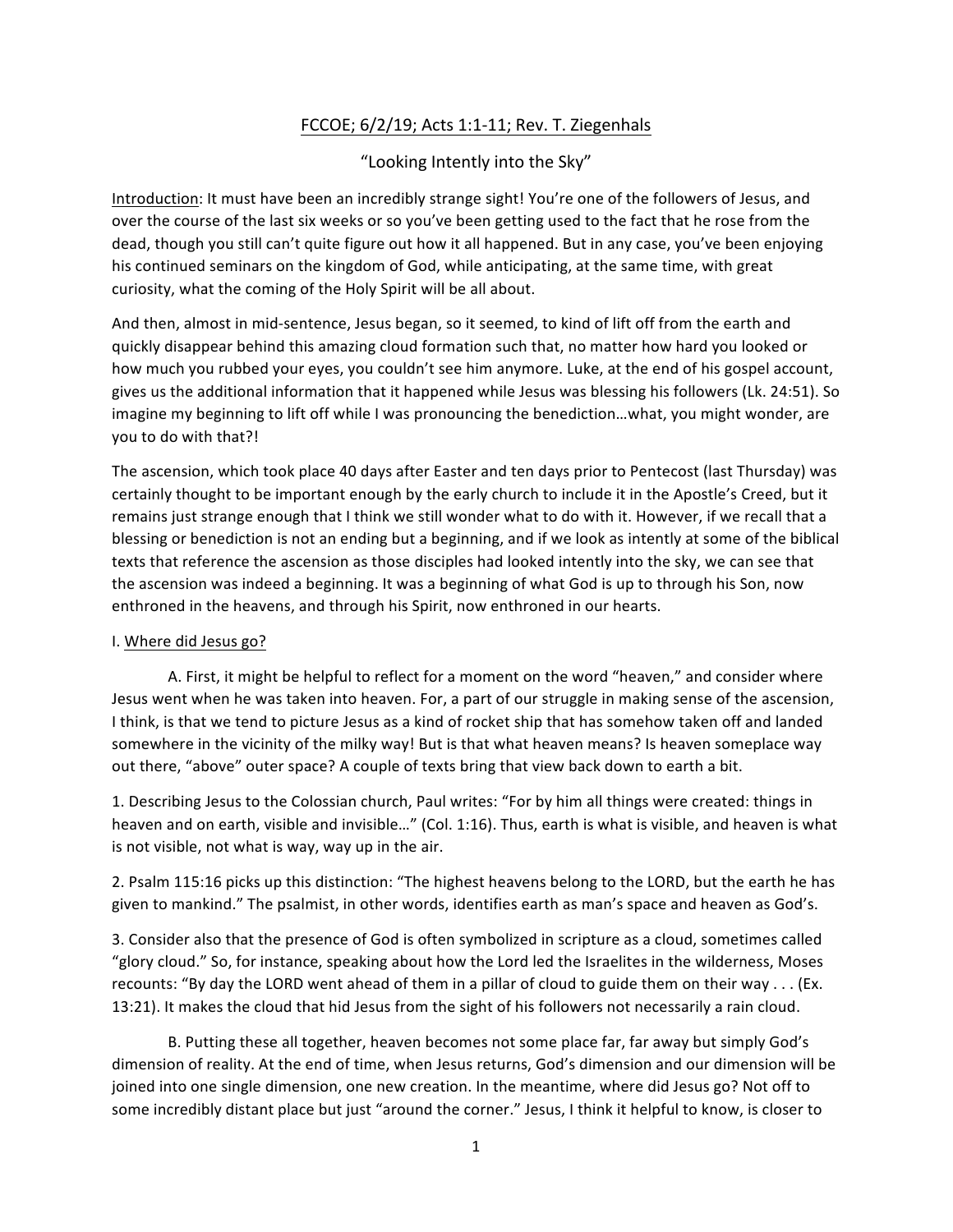us than we might think! But this still leaves us with the question of why he left. As we look at where we find talk of the ascension in the Bible, we can make five summary statements about what God is up to in Jesus, and in us.

## II. Why did Jesus go?

A. First, the ascension validated that Jesus' mission on earth had been accomplished. At the end of his Farewell Discourse that we looked a bit last week (Jn. 13-17), Jesus prays, "I have brought you glory on earth by completing the work you gave me to do. And now, Father, glorify me in your presence with the glory I had with you before the world began" (Jn. 17:5). To punctuate this, on the cross Jesus declares, "It is finished." So, like a soldier returning home after the war, or an astronaut coming home after a mission, Jesus was brought home to the glorious realm of the Father after his life and death and resurrection accomplished for us the gift of forgiveness of sin and new life, revealing to us the character of God and inaugurating the kingdom of God. As the writer of Hebrews concludes: "After he had provided purification for sins, he sat down at the right hand of the Majesty in heaven" (He. 1:3). Mission accomplished.

B. Second, the ascension vindicated Jesus as the divine Son of God and Lord of all. During his trial, the religious leaders asked Jesus: "Tell us if you are the Messiah, the Son of God." Jesus answered, "You have said so. But I say to all of you: From now on you will see the Son of Man sitting at the right hand of the Mighty One and coming on the clouds of heaven." When he heard this, the high priest pulled a nutty, tearing his clothes, declaring that Jesus had uttered blasphemy, and sentencing him to death (Ma. 26:63-68). Why? Well, what Jesus did was identify himself with the messianic expectation found in Daniel 7 (our OT lesson) of the one through whom God would establish his heavenly reign on the earth. The high priest's response was not surprising as Jesus had certainly not come on any clouds, but had been born of a virgin, laid in a manger, and welcomed by shepherds and Gentiles, hardly the arrival of a heavenly king. But the ascension put him in those clouds and seated him on that throne, if you will, vindicating his claim that he would be ruler of all.

C. Third, the ascension allows for the continuation of Christ's ministry, through the church, by the gift of the Spirit. Again, from the Farewell Discourse: "It is for your good that I am going away. Unless I go away, the Advocate will not come to you; but if I go, I will send him to you" (Jn. 16:7). The followers of Jesus were not to stay staring at the sky; they were to look out into the world, and to go out and continue the ministry he had begun, bearing witness to his goodness and love. This they would do, not under their own power but under the Spirit's power. Rather than his remaining in one place with one group of people, the ascension inaugurates the ministry of the Spirit, enabling Jesus to reside in each one of his followers as we make our way throughout the world.

D. Fourth, the ascension releases Jesus to go and prepare a place for us. Also, from his Farewell Discourse: "In my Father's house are many rooms; if it were not so I would have told you. I am going to prepare a place for you. And if I go and prepare a place for you, I will come back and take you to be with me, that you also may be where I am" (Jn. 14:2-3). I don't know how it is with your family, but when we go on long car trips, we generally do not make a hotel reservation; we just drive until we've had enough and then look for a room in which to stay. Not so when I was a kid. My mom would take no chances. She'd plan weeks in advance about how far we'd go each day, make a reservation, and then check it twice! She wanted to be certain someone had "left the light on" in a room with our name. Well may we